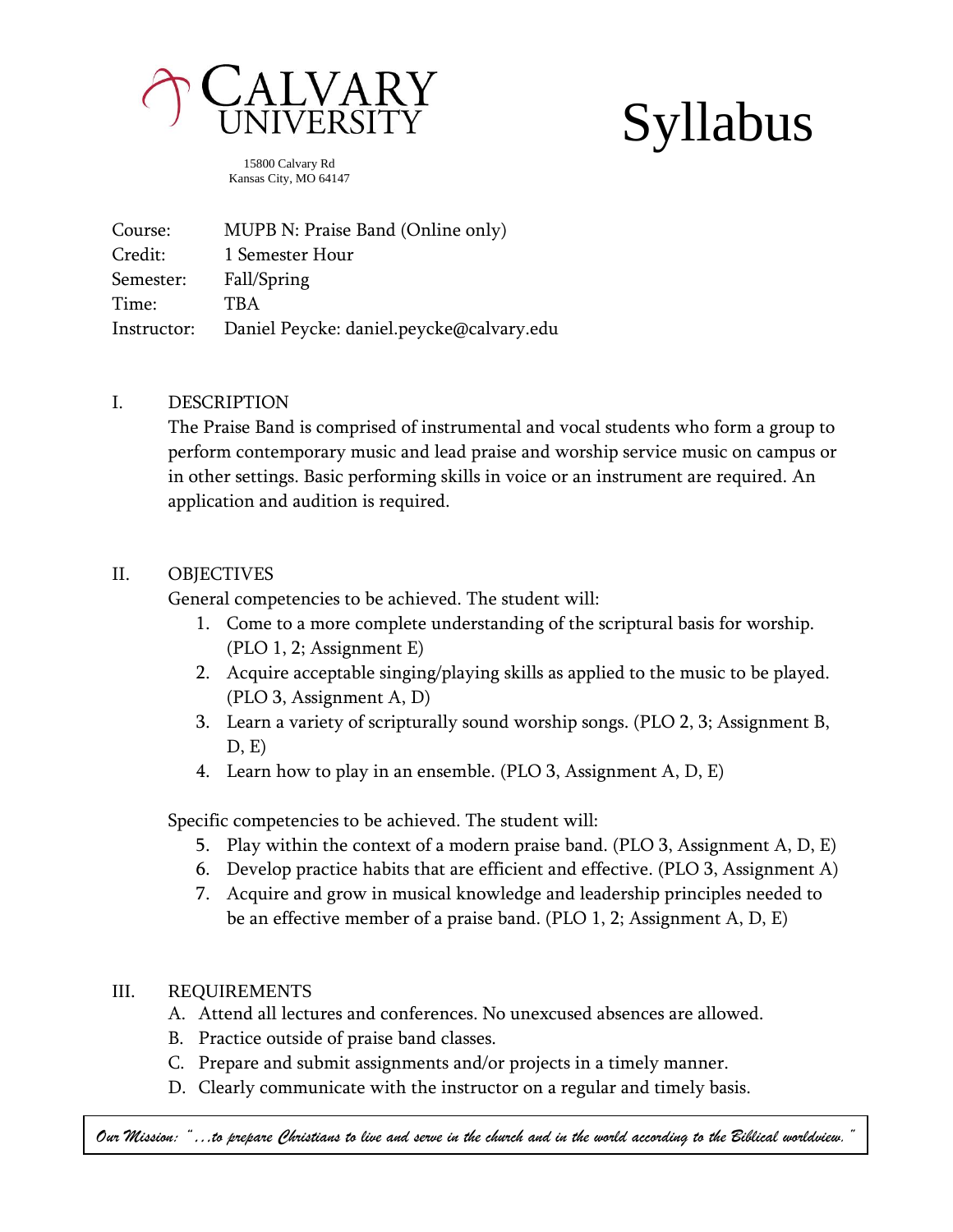## IV. ASSIGNMENTS

- A. Observations and Interviews
	- -Observe church band
	- Your church or online church (Grace Way, Fellowship Greenwood, Christ Community, etc.)
	- 500-word essay
	- Interview Worship Pastor
	- Submit who you are interviewing
	- collaboration possible when you chose the same worship pastor
- B. Preparation and Practice
- C. Creation of Rehearsal Plans
- D. Weekly report/conferences

## V. MATERIALS

A. Holy Bible

B. Students will be required to have an account on Planning Center Online, a webbased program, for their schedule, access to chord charts, and access to applicable orders of service. This service is free to the student.

C. Students will be required to have access to Spotify Music for

practice purposes. Spotify provides a free and paid subscription with discounts available to students.

D. Students must be able to practice outside of rehearsal; this will require access to their instrument or a practice room.

### VI. TENTATIVE SCHEDULE

| Week 1  | What is Praise Band? Why is it important? (Introduction to worship)                     |
|---------|-----------------------------------------------------------------------------------------|
|         | Group Song #1                                                                           |
| Week2   | Rehearsal Etiquette/ How to lead a praise band Part 1.                                  |
|         | Assignment #1 Introduced                                                                |
| Week 3  | Rehearsal Etiquette/ Creating a healthy work practice/performance<br>environment Part 2 |
| Week 4  | Rehearsal Etiquette/Time Management Part 3                                              |
| Week 5  | Controversy in Church Praise Band Music Part 1. Group Song #2                           |
| Week 6  | Controversy in Church/How to design a Worship Set Part 2.                               |
| Week 7  | Collaboration                                                                           |
| Week 8  | How to Perform/What is appropriate for the Worship performance Group                    |
|         | Song #3 $&$ #4                                                                          |
| Week 9  | <b>Breakout Groups for Projects</b>                                                     |
| Week 10 | <b>Breakout Groups for Projects</b>                                                     |
| Week 11 | <b>Breakout Groups for Projects</b>                                                     |